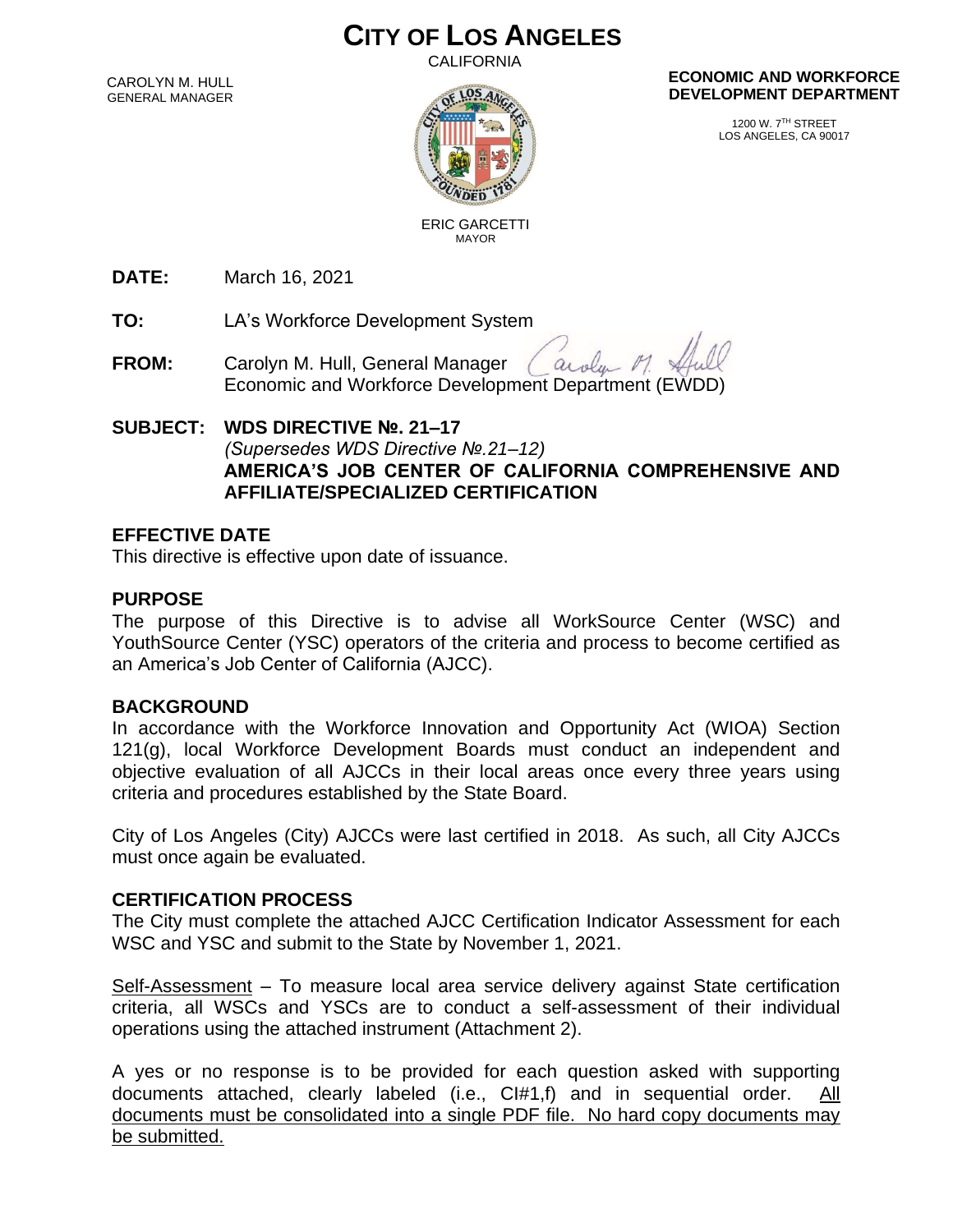Due Date - The PDF file, must:

- include a cover letter that identifies the name, phone number and email address of the designated AJCC contact person for this process;
- be addressed to Gerardo Ruvalcaba; and
- be emailed to a "box account" unique to your AJCC, by **no later than 5:00 p.m., Friday, April 2, 2021.**

To obtain your box account address, upon receipt of this Directive please have the designated contact person email a request to  $a$  *jcc.certification* @gmail.com with the name and operator of the AJCC identified.

Desk Review – The City and/or its designated representatives will conduct a desk review of each self-assessment to determine the responsiveness of each. AJCCs may be requested to submit additional information or contacted for clarification purposes during this time.

Virtual Site Visits – In consideration of the pandemic, no in person visits to AJCC locations will be conducted by City staff or its representatives. Following the Desk Review, virtual site visits/conferences will be conducted with each AJCC. The purpose of the site visits/conferences will be to validate the information submitted and to secure information that could not be provided in the self-assessment package. Additionally, and at the onset of the site visit/conference, each AJCC will be required to provide a virtual tour of their facility. The site visits/conferences will be conducted by City staff and/or their designees. The site visit/conference schedule will be released under separate cover.

Final Assessment – based on the review of the self-assessment and virtual site visits, the City will complete a final Certification Indicator Assessment (Attachment 1) for each AJCC that will include an evaluation of their individual strengths and continuous improvement opportunities. No scores or ranks will be awarded.

Presentation to the Workforce Development Board (WDB) – AJCC Certification Indicator Assessments will be presented to the WDB for their review and approval and then forwarded to the City's State Regional Advisor.

|    | <b>TASK</b>                                             | <b>ESTIMATED DATE OF</b><br><b>COMPLETION</b> |
|----|---------------------------------------------------------|-----------------------------------------------|
|    | Release of self-assessment directive to AJCCs           | Week of February 16, 2021                     |
| 2. | AJCC self-assessments due                               | April 2, 2021                                 |
| 3. | Desk review of self-assessments                         | May 28, 2021                                  |
| 4. | Commence site visits/conferences with AJCCs             | June 1, 2021                                  |
| 5. | Complete site visits/conferences with AJCCS             | July 30, 2021                                 |
| 6. | Preparation of AJCC Certification Indicator Assessments | October 1, 2021                               |
| 7. | City/EWDD submits AJCC Certification Assessments to     | November 1, 2021                              |
|    | <b>State Regional Advisor</b>                           |                                               |

### **CERTIFICATION CALENDAR**